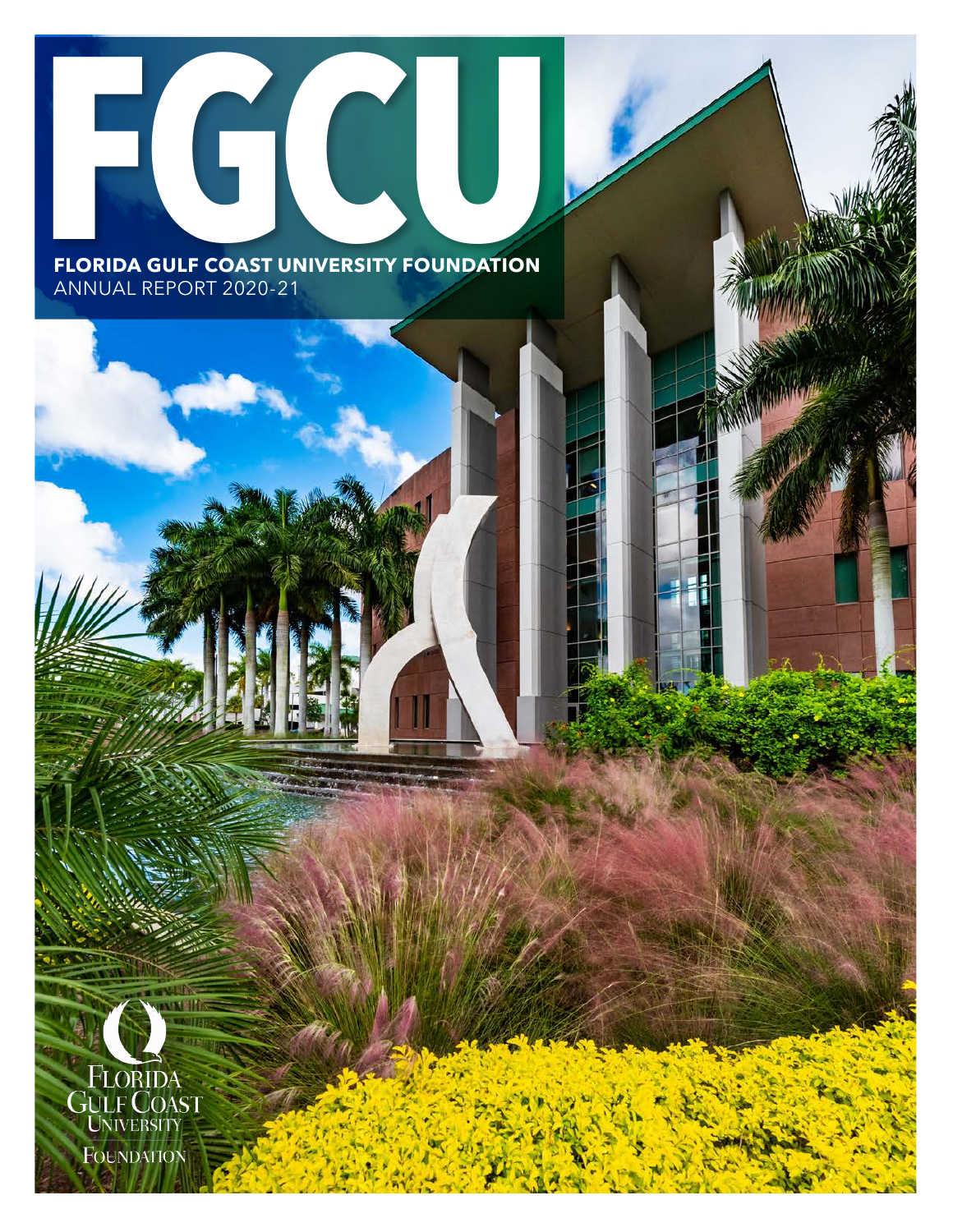# **FOUNDATION OFFICERS 2020-21**



**Timothy J. Cartwright** Chairperson

#### **MEMBERS**

Larry Antonucci Bill Barker David Bartley Alexandria Benjamin David Call Timothy Cartwright Harry Casimir Indera DeMine Dean Fjelstul Joseph Gammons Mary Beth Geier Dennis Hansch Michael Hartley Onur Haytac Laurie Holquist Charles Ketteman Alex Lambros Dan Lavender Lucienne Pears Geurt Peet Travus Pope Shontra Powell Kim Reese Mayela Rosales Joseph Schortz Samantha Scott Lee Seidler Doug VanOort Nancy Wickham



**Mayela Rosales** Vice Chairperson



**Charles Ketteman Treasurer** 



**Kim Reese Secretary** 

#### **CHAIRPERSONS EMERITI**

Richard Ackert Barron Collier III J. Dudley Goodlette Ben Hill Griffin, III \* Alan Korest Bernard Lester David Lucas Lee Siedler Juliet Sproul Linda Taylor Charles Winton **EX-OFFICIO** 

**FOUNDATION FELLOWS**

# **(Voting members)**

Michael Martin  *President, FGCU* J. Leo Montgomery *Board of Trustee Liaison*

#### **EX-OFFICIO (Non-voting members)**

Michael Nachef  *Alumni Association Board Chair* Robert Ryan, M.D. *Eagles Club Chair*

Richard Ackert Joseph Catti Miller Couse Charles Edwards Jeffrey Fridkin John Fumagalli William Horowitz Charles Idelson James Knupp Donald "Chip" Lesch Stephen McIntosh Edward Morton Fred Pezeshkan David Powell Peter Sulick Linda Taylor Charles Winton

*\* DECEASED*

#### Please call **(239) 590-1067** Fax: **(239) 590-1070 fgcu.edu/foundation TO CONTACT THE FGCU FOUNDATION OFFICE:**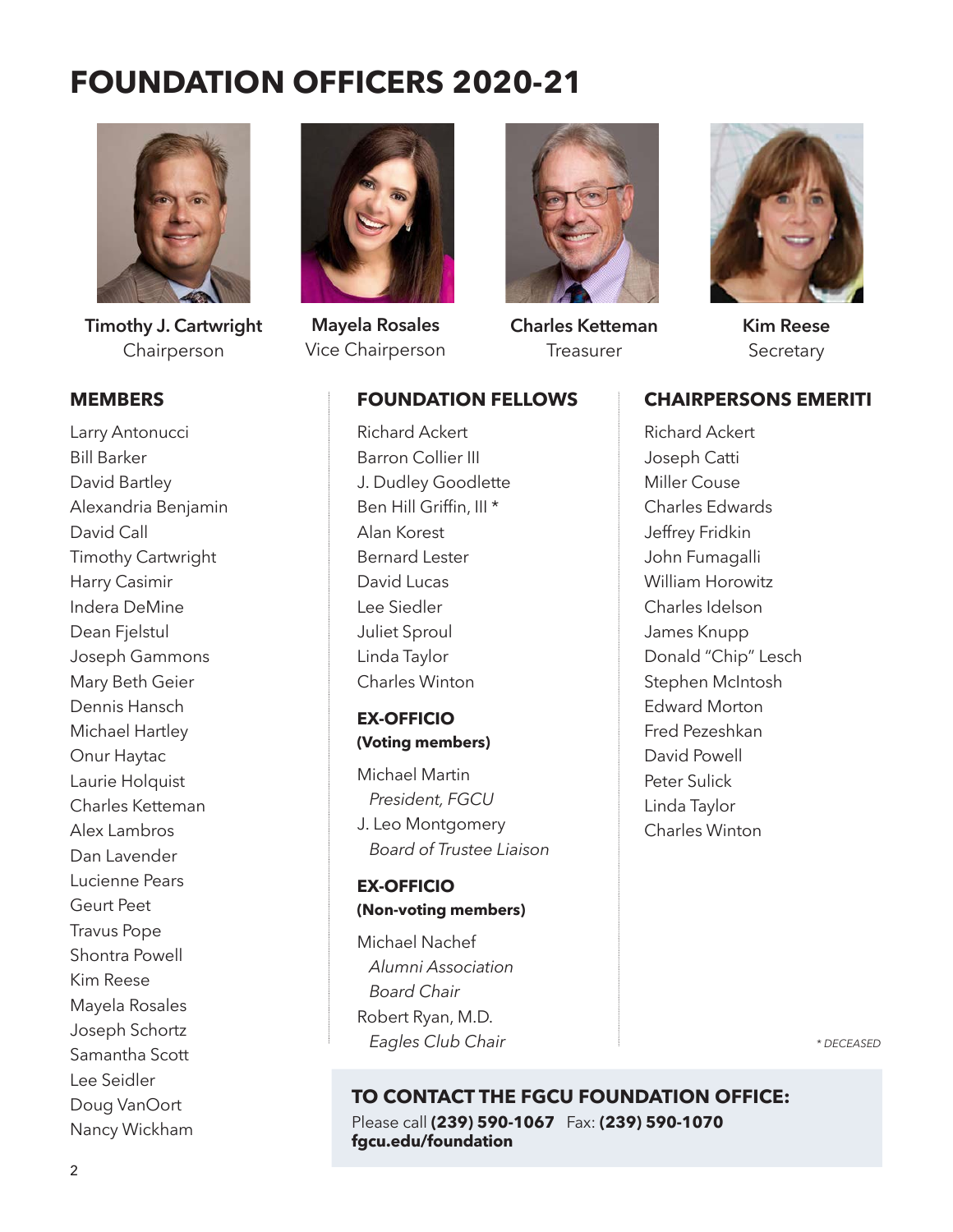# **McTARNAGHAN LEGACY & EAGLE SOCIETIES**

#### **McTARNAGHAN LEGACY SOCIETY**

Established in 2005, the McTarnaghan Legacy Society recognizes friends and alumni who have included Florida Gulf Coast University in their estate plans. This special group of forward-thinkers has partnered with FGCU to plan for the University's future. These gifts contribute to FGCU's ability to provide for academic excellence, student success, scholarships and community and regional impact.

- ▶ Dr. Z. Allen and Conda Abbott
- ▶ Richard C. and Linda Sue Ackert
- } Guy Almeling and Linda Sebastian
- } Anonymous
- } Joan and William\* Attridge
- } Mr. and Mrs. Gray C. Ballman
- } James R. and Susan G. Barnett
- } Mr. and Mrs. Robert J. Batson
- } Cynthia A. Bennett
- } Greg and Sara Billings
- } Naomi Bloom
- } Jane S. Brenner\*
- } Mr. Jeffrey Bristol
- } Dr. and Mrs. H.J. Burnette
- } Ms. Norma Callahan
- } Mr. and Mrs. Edmund Catalano
- } Mrs. Janet Cohen
- } Mrs. Carolyn E. Conant-Adair
- } Mr. and Mrs. Kenneth J. Cornell
- } Myra Janco Daniels
- } Dr. Amal\* and Mrs. Betty Das
- } The Bill Eshbaugh Family
- } Mr. and Mrs. Michael A. Fazio
- ▶ Mr. Robert Feir
- } Dean and Alice Fjelstul
- } George and Rebecca Fogg
- } Dr. William J. Garbey
- } Howard Gladue\*
- } Mary E. Giddens
- } Carolyn and Charles Gould
- } Ms. Linda Guerrine
- ▶ Dorothy Guigon
- } Henry Halle, III
- } Larry and Judy Halpin
- } Ann H. Hamilton
- } Denise Heinemann, Ph.D., RN
- } Mr. H. Richard Hendler
- } Mrs. Phyllis Herman
- } Mrs. Mary Lou Hillier
- } Mr. and Mrs. Harvey Hilton
- } Meakin and Sam Hoffer
- } Laura A. Holquist
- } J. Webb Horton ▶ Mrs. Judith P. Hunter
- } Mrs. LaVonne Johnson
- } Ms. Carol M. Jonson
- } Alan G. and Saundra R. Kaplan
- } Jim and Lynn Knupp
- } Cliff and Kimberly Langenbach
- } Mrs. Patricia Latter
- } Evelyn Lissauer\*
- } David Lewis and Karen Orman
- ▶ Dr. John R. and Mrs. Veora Little

} Michael D. and Karen J. Hartley } Meakin and Sam Hoffer } **Laura A. Holquist**

} **Alan G. and Saundra R. Kaplan**  } **Mr. and Mrs. Scott B. Kapnick** 

} **Peter D. and Eleanore A. Kleist** 

} **Elaine Marieb Charitable Foundation**

*It is with great pleasure and gratitude that we acknowledge those who have so generously supported the University since the Florida Gulf Coast University Foundation was established. In addition to those listed above, many others have supported FGCU through direct assistance to students,* 

} **Mr. and Mrs.\* Alan Korest**  } **Lee County Board of County Commissioners** ▶ Lee Health Foundation } **Linda and David Lucas** 

} Naples Botanical Garden } **Naples Children and Education** 

} **Kelly Tractor Co.**  } **Kitson & Partners** 

**Foundation** 

▶ Moorings Park

**Foundation** 

*colleges, programs, and activities. We extend our thanks to these donors as well.*

- } Garry Long
- } Suzanne Low
- } Linda and David Lucas
- } Gene Majewski
- } Ms. Elissa D. Manna
- } Roy and Beverly McTarnaghan
- } Mr. and Mrs. John Nejman
- } Mr. Michael Peceri
- } Wes and Yvette Powell
- ▶ G. Jeffrey Provol
- } John Rumble\*
- } Mr. and Mrs. Michael J. Schroeder
- } Janet Schwenn
- } Graham and Meg Scott
- } Lee and Gene Seidler
- ▶ Ronald Shaffer
- } Lubomira Sheehy\*
- ▶ Karl and Alice Sheffield
- } Dr. Jo Stecher
- } Mr. and Mrs. John M. Stimson
- ▶ Dr. George W. Sypert and Dr. E. J. Arpin
- } Robert M. and Linda K. Taylor
- } Michael W. and Mary I. Thompson
- ▶ Mrs. Ruth U. Tobe
- } Dr. and Mrs. Keith Trowbridge
- } Colonel and Mrs. Dennis P. Vasey
- ▶ Logan A. Wallick and John P. Strom

3

*\* DECEASED*

- } Mrs. Cecile Wang
- } Cliff and Trish Welles
- } Ludmilla Gricenko Wells

} **NCH Healthcare System**  } Maurizio and Laura Nisita Rist Family Foundation } Christopher and Brianne Sale } Dean and Jane Schreiner

} **Gene and Lee Seidler** ▶ Shady Rest Foundation } Mr. and Mrs. Karl S. Sheffield

} James\* and Donna Sublett } Carolyn and Duane\* Swanson } **SWFL Children's Charities, Inc.** } Norman\* and Nancy Vester

} **The Whitaker Foundation**

▶ Juliet C. Sproul

} Wells Fargo

} **Richard M. Schulze Family Foundation**

} **Mr. and Mrs. David\* and Cecile Wang**

} Neil Yesu and Diane Buckley

#### **EAGLE SOCIETY**

The Eagle Society recognizes donors who have contributed \$1 million or more. **Bold** denotes membership in the Order of the Majestic Eagle with lifetime giving of \$2 million or more.

- } **Alico, Inc.**
- } **Anonymous**
- } **Backe Foundation**
- ▶ Mr. David and Dr. Alise Bartley
- ▶ Blair Foundation
- } **Janet and Harvey\* Cohen**
- } **Community Health Association, Inc.**
- } The Conservancy of Southwest Florida
- } **Myra Janco Daniels**

▶ The Freeman Family } Dr. William J. Garbey } **Ginn Resorts Foundation**  } **Mickey and Claudia Gordon**  } **John\* and Dorothy Guigon**

- } **Mary E. Dooner Foundation**
- } FineMark National Bank & Trust
- ▶ Dean and Alice Fjelstul } George and Rebecca Fogg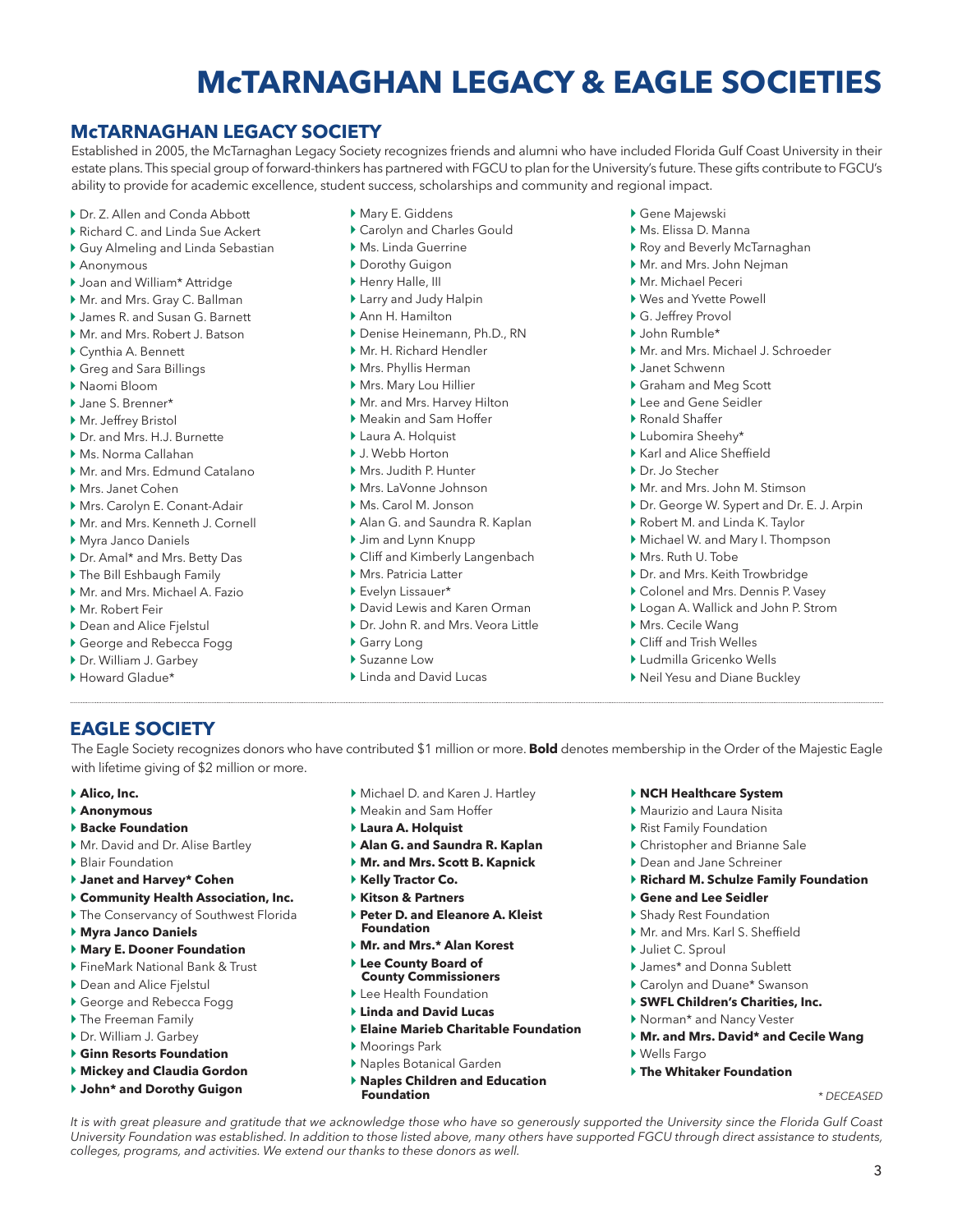# **NEW ENDOWMENTS**

Endowed funds cover a wealth of purposes — programs, scholarships, buildings, professorships. What they all have in common is that the donors seek to make contributions that will last in perpetuity.

#### **ENDOWED FUNDS CREATED IN 2020-21**

- } Dr. Lawrence Byrnes Scholarship Endowed Fund
- } Rick Johnson Endowment for Innovation and Education Fund
- } The Kiliper Family Scholarship Endowed Fund
- } David A. Lewis and Karen S. Orman Scholarship Endowed Fund
- } London Bay Homes Scholarship Endowed Fund







- } Susan Malay Environmental Studies Scholarship Endowed Fund
- } Mathews Family Scholarship Endowed Fund
- } McTarnaghan Family Scholarship Endowed Fund
- } David A Plonski Scholarship Endowed Fund
- } David C. White Nursing Scholarship Endowed Fund

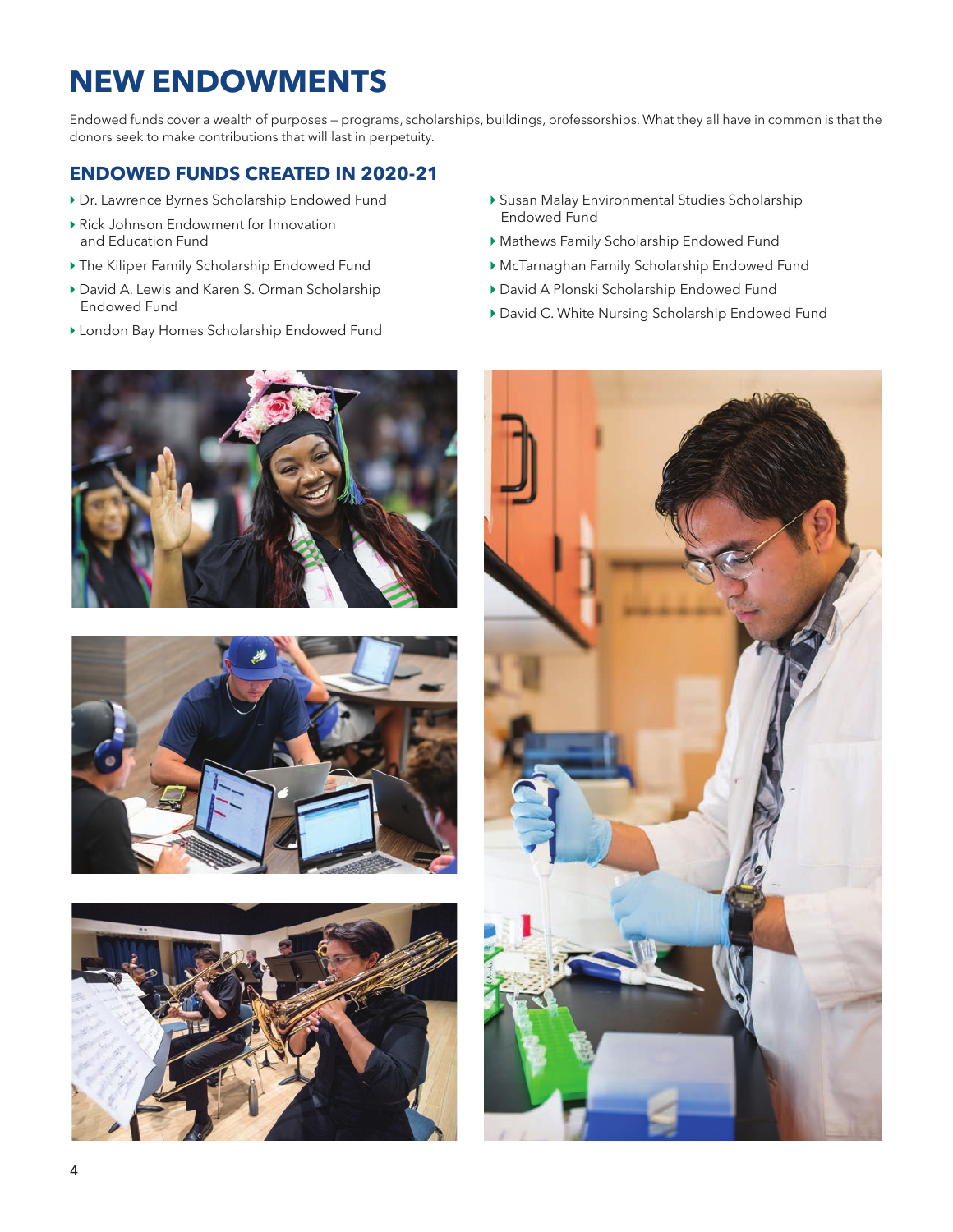# **FINANCIALS**

# **Florida Gulf Coast University Foundation, Inc.**

Statement of Net Position

June 30, 2021

# **ASSETS**

#### **CURRENT ASSETS**

| Cash and cash equivalents \$27,125,509 |  |
|----------------------------------------|--|
|                                        |  |
| Accounts receivable  530               |  |
|                                        |  |
|                                        |  |
| Total current assets \$30,935,745      |  |

#### **NONCURRENT ASSETS**

| Restricted investments \$133,372,595            |
|-------------------------------------------------|
| Prepaid expenses, net of current portion. 2,450 |
| Pledges receivable, net of current portion      |
|                                                 |
| Surrender value of insurance policy 270,275     |
| Land held for investments 247,893               |
| Land holdings 8,242,500                         |
| Total noncurrent assets \$147,150,363           |
|                                                 |

**TOTAL ASSETS**. . . . . . . . . . . . . . . . \$178,086,108

## **LIABILITIES, DEFERRED INFLOWS AND NET POSITION**

#### **CURRENT LIABILITIES**

| Accounts payable \$151,103            |  |
|---------------------------------------|--|
| University support payable1,034,221   |  |
|                                       |  |
| Gift annuities payable \$119,087      |  |
| Total current liabilities \$1,336,411 |  |

#### **NONCURRENT LIABILITIES**

| Total liabilities\$1,916,533          |  |
|---------------------------------------|--|
| Total noncurrent liabilities\$580,122 |  |
| net of current portion \$580,122      |  |
| Gift annuities payable,               |  |

#### **DEFERRED INFLOWS OF RESOURCES**

|  | Gift annuities \$1,881,209 |  |  |  |
|--|----------------------------|--|--|--|
|--|----------------------------|--|--|--|

#### **NET POSITION**

| Restricted                              |  |
|-----------------------------------------|--|
| Expendable  \$73,963,478                |  |
| Nonexpendable endowment 88,094,149      |  |
| Unrestricted 12,230,739                 |  |
| <b>TOTAL NET POSITION</b> \$174,288,366 |  |